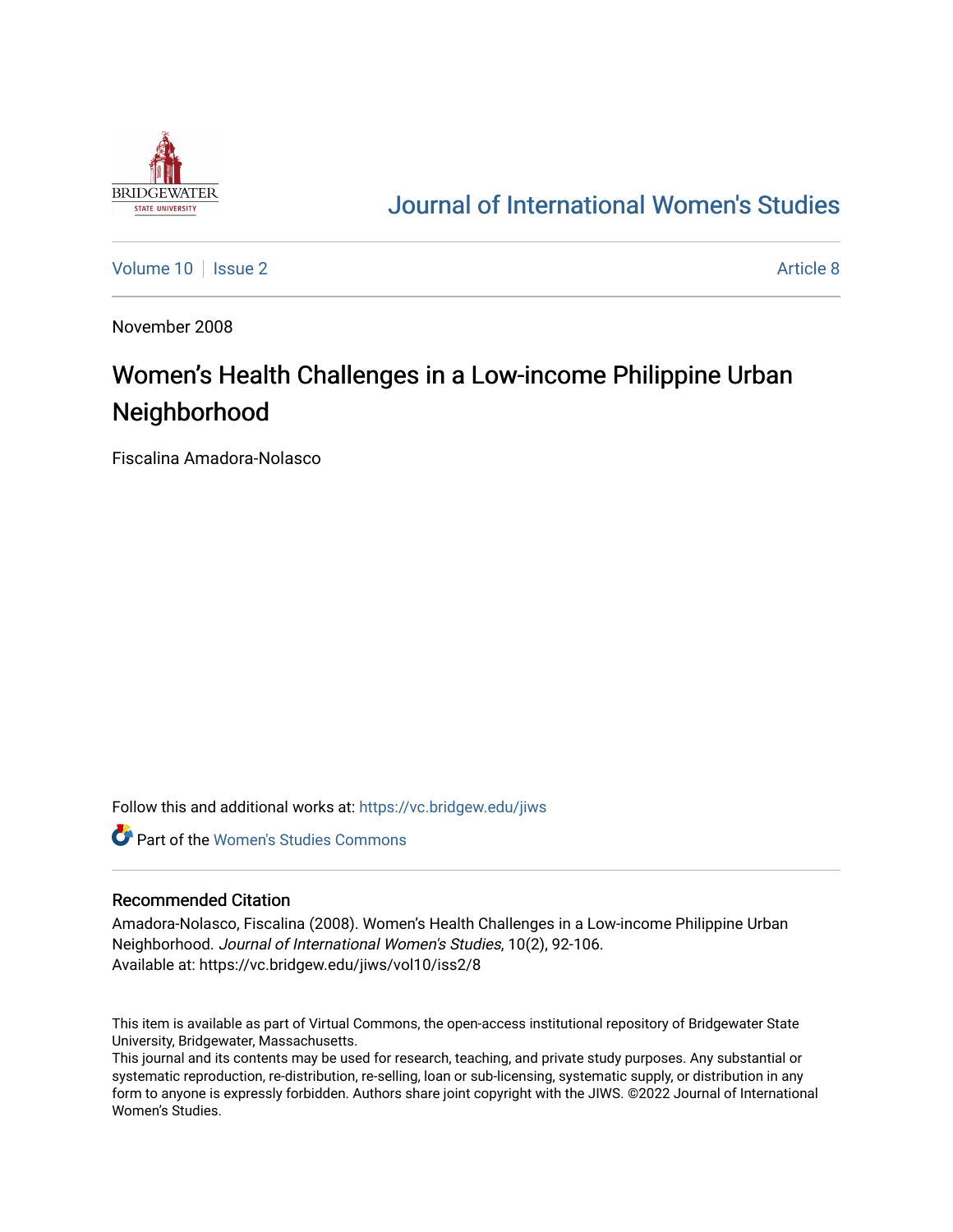### **Women's Health Challenges in a Low-income Philippine Urban Neighborhood**

By Fiscalina Amadora-Nolasco<sup>1</sup>

#### **Abstract**

This study privileges women's views of health to determine the categories and beliefs through which they create meanings in their lives, particularly in assessing the influence of health problems on their well-being, and whether they have implicit ideas of how it might be possible for them to live a healthy life. To determine what constitutes the domain of women's health problems and how they view these given the limitations of socioeconomic, political and environmental conditions of the community in which they live, interviews were conducted with 40 mothers in Paradise Island, Barangay Looc, Mandaue City, Philippines, between 2002-2004 as part of a larger study on women's health. Various ethnographic field methods and interviewing techniques used in cultural domain analysis were employed to ensure that the domain was defined by women, in their language and within their social and cultural context. The study show that responses are interrelated enough to establish the existence of a single cultural domain. Health challenges are connected to and cross-cut every domain of concerns the women faced. They experience well-being only if they are not confronted with problems that affect their children, family and environment. They all have, at least implicitly and albeit simple life plans and these grow out of the current situations and problems that confront them. Because this work is problem-based and driven by policy implications, some form of intervention will be necessary to address women's most felt health needs, particularly in communities where resources and access to appropriate health care are limited.

*Keywords*: women's health, Philippines, challenges

#### **Introduction**

 $\overline{a}$ 

Health is defined in the constitution of the World Health Organization as 'a state of complete physical, mental and social well-being and not merely the absence of disease or infirmity.' What constitutes well-being in one society, however, may be different in another. Brown, Barrett and Padilla (1998:11) state that 'any conceptualization of health must therefore depend on an understanding of how so-called normal states of well-being are constructed within particular social, cultural and historical contexts.' Anthropologists believe that behaviors are understandable within their own social and cultural contexts, particularly since what is considered poor health in one group may be the norm in some other groups. The challenge therefore is to be able to understand the other's point of

<sup>&</sup>lt;sup>1</sup> Fiscalina Amadora-Nolasco is Professor in the Department of Sociology and Anthropology, University of San Carlos, and Coordinator of the Social Science Research Center, Cebu City, Philippines. She completed this work as part of the US State Department Anthropology Program Affiliation between University of San Carlos and New Mexico State University, from 2001-2005. She would like to express her gratitude to Wenda Trevathan, Christine Eber and Harold Olofson for the scholarly guidance, Joy Pacana for the painstaking efforts and unflagging assistance in the field, and to the women and mothers of Paradise Island for the warm welcome, sense of humor, cooperation, and for sharing their experiences.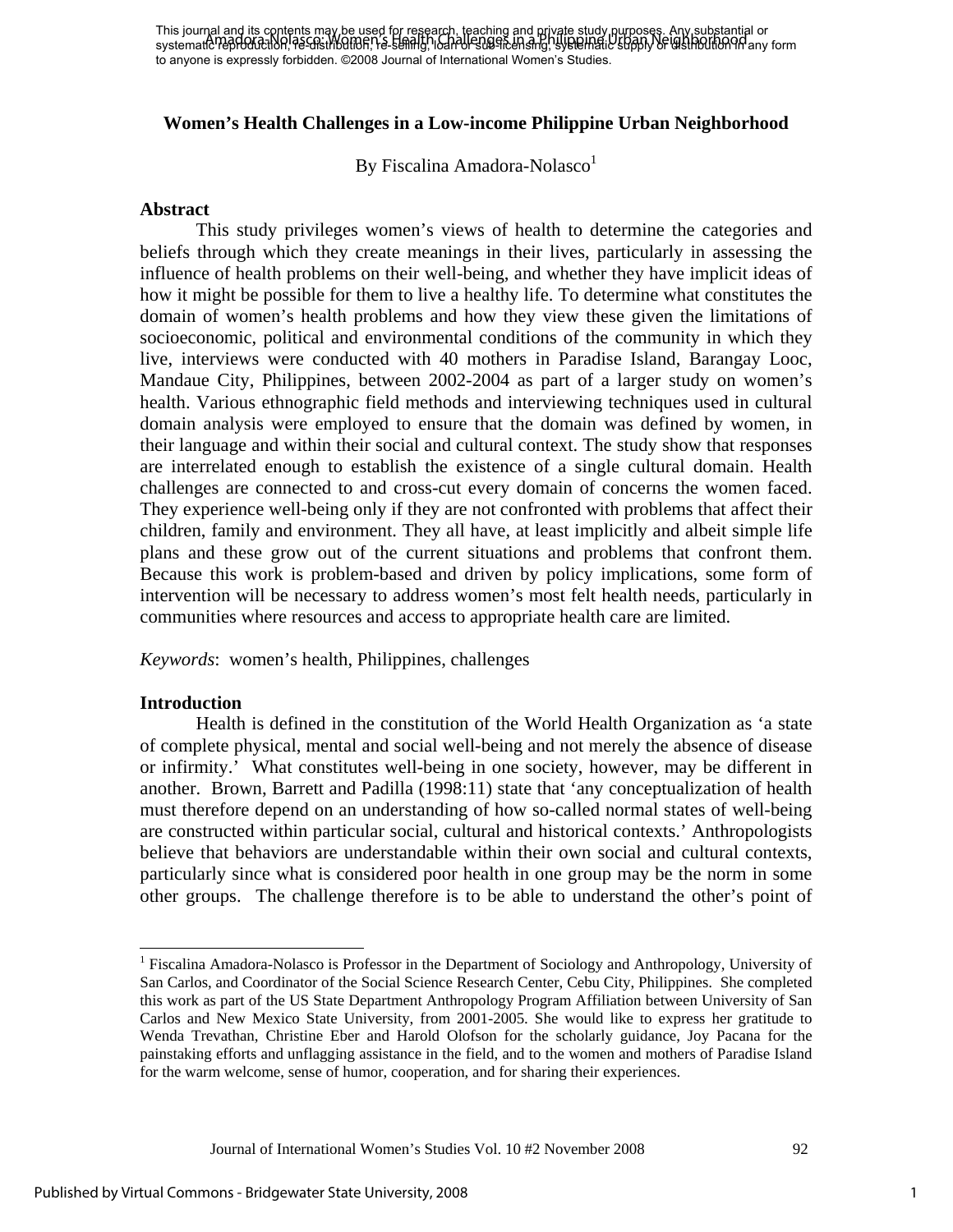view, what people think, and how their behaviors are constrained by their particular conditions.

In the Philippines, much of the research in health among women is based on preidentified health-related issues (breastfeeding, childbirth, breast cancer, menopause) or prevalent health problems (tuberculosis, diarrhea, acute respiratory infection, cholera, asthma) in the selected area. The research described here fills a need for studies that avoid focus on a pre-selected issue and privilege women's views of health (the emic perspective). This standpoint is critical in medical anthropology as it may determine the categories and beliefs through which people create meanings in their lives. Emic or insiders' perspectives give us the particular knowledge of human experience that is necessary to use as a test of theories or etic perspectives. Because what people think affects what they do, it is essential to know about what they think of their situations (Crowder, 1998).

Mandaue City is within the core of Metro Cebu which includes three other rapidly urbanizing cities and six municipalities. About 64% of its total population is within the economically productive age bracket (15-64 years), 34% are young dependents (0-14 years) and more than 2% are 65 years old and above (National Statistics Office, 2000). Females outnumber males in the 20-24 age group. Women of childbearing age (15-49 years) account for three out of five women or 58% of the total female population in Mandaue City. While 35% of the total population has had an elementary education, 32 and 25% have had some form of high school and college education, respectively (National Statistics Office, 2003).

Looc, one of the 27 barangays in Mandaue and a jump-off point of ferries from Mandaue City to Mactan Island, is 7 kilometers from the City of Cebu. It is better known as the site of the historical structure *Bantayan sa Hari.2* It has a total population of 12,113, a land area of 135.26 hectares, and a population density of 9,997 persons/square kilometer (Flieger, 1994). Here to be found are fishponds, swamp vegetation and salt beds. Looc is known for its swine and poultry raising, paper-bag making, coconut midrib basketry, fishing, copra, salt-making and furniture-making industries.

What is now known as Paradise Island<sup>3</sup> is a low-income<sup>4</sup> and an informal settlement in Looc, approximately 1.5 kilometers from the heart of Mandaue City. The location of this community is at the edge of the sea, a portion of which is under the first Mandaue-Mactan bridge. Paradise Island consists of a crowd of houses that stand on stilts at the water's edge. The houses are constructed of rough boards, nipa, sacking and galvanized iron sheets, and jostle closely together within the high tide zone where they stretch in a continuous line east and west down the strand. Foot bridges made of pieces of

Journal of International Women's Studies Vol. 10 #2 November 2008 93

<sup>&</sup>lt;sup>2</sup> It is a stone edifice, cylindrical in shape, which towers above the barangay's shoreline. The structure was used to spot the approach of Muslim raiders during the pre-Spanish era.

 $3$  It was called 'lovers' lane' in the early 1960s. The place was clean and beautiful then, and many Mandauehanons would come in the late afternoons to watch and appreciate the seaside view.

<sup>&</sup>lt;sup>4</sup> A low-income community refers to a relatively demarcated urban neighborhood of families in the Philippines with incomes below the poverty threshold. In Region VII (Central Visayas), the poverty threshold for a family of six is PhP11,061.00 (NSO, 2000), that is, Php921.75 per household per month. Households with yearly income below Php11,061.00 are considered poor.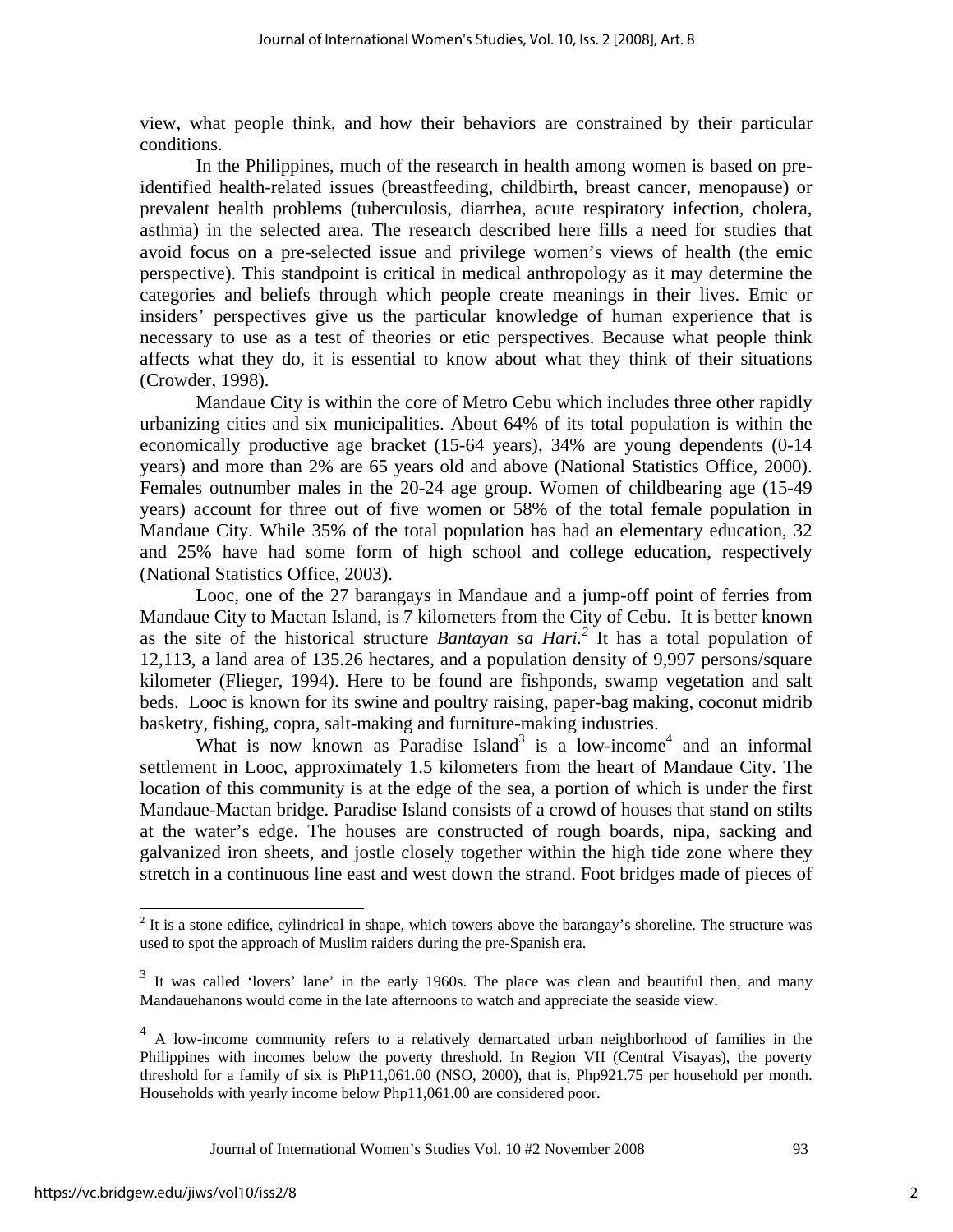wood and coconut lumber about 20 meters long are used as passages. Similarly, houses are small with floor areas of approximately 20 square meters, regardless of the number of members living in them, and house possessions, furnishings and facilities are minimal and simple (Amadora-Nolasco, 1994).

The general health conditions of Paradise Island have always been far from sanitary. Mud, swamp vegetation, animal wastes and garbage make the place very unhealthy to live in. Pneumonia and bronchitis are the most common illnesses of children in the locality, followed by measles and dengue. In some cases, adults and children suffer from skin diseases. Asthma, hypertension and anemia are experienced by adults in the locality (data from the barangay health center, 2003).

The barangay health center of Looc is located approximately a hundred meters from Paradise Island. It is managed by a medical officer, one public health nurse and a rural health midwife, with the assistance of four barangay health nutrition workers, all under the supervision of the city health office. The medical officer however is available for consultation only during Wednesdays. While the nurse and midwife report to the center on a daily basis, the nutrition workers come only three times a week. The center provides free weekly immunization services (Bacillus Calmette-Guerin, Diptheria +Pertussis+Tetanus, polio and measles, hepatitis B) to community residents, and a weekly family planning and monthly dental services. Family planning services are however limited to pre- and post-natal consultations and contraceptive, particularly pill, delivery only, and approximately 20 to 30 mothers come to the center in a week to avail of these. Given the limited personnel, services and medicine available at the local health facility, Paradise Island residents frequent a foreign-funded clinic that caters to lowincome groups, and where medicine is given free in cases when clients do not have the capacity to pay.

## **Methods**

This research is part of a larger study on women's health in this community, and data collection methods were determined by the research design for the larger study. A combination of various ethnographic field methods (Bernard, 2002; Brown, 1998; De Munck and Sobo, 1998; Okamura, 1985; Spradley and McCurdy, 1975) were employed concurrently to determine similarities and differences in responses, elicit the most detailed points of view of women and assess the quality and validity of data obtained. The strategy of hanging out and the method of participant observation provided the opportunity to establish rapport with community residents and identify the women who fell within the inclusion criteria.

For this component, 40 mothers, from a total of 65 women aged 15-45, comprised the sample. While interviews were carried out with 20 mothers to examine the domain of women's problems and provide depth of understanding on the relative importance women attribute to health concerns, another 20 mothers were requested to participate in free listing, pile sorting, and ranking exercises. The criteria for selection were: ever been married or single, had at least one child or currently pregnant, and had lived in the community for not less than five years. The third criterion was considered important because it was assumed that women who have lived in Paradise Island for quite some time possess more knowledge of what is going on in the community. Data were collected from 2002 to 2004 although familiarity with the research site began in the 1990s.

Journal of International Women's Studies Vol. 10 #2 November 2008 94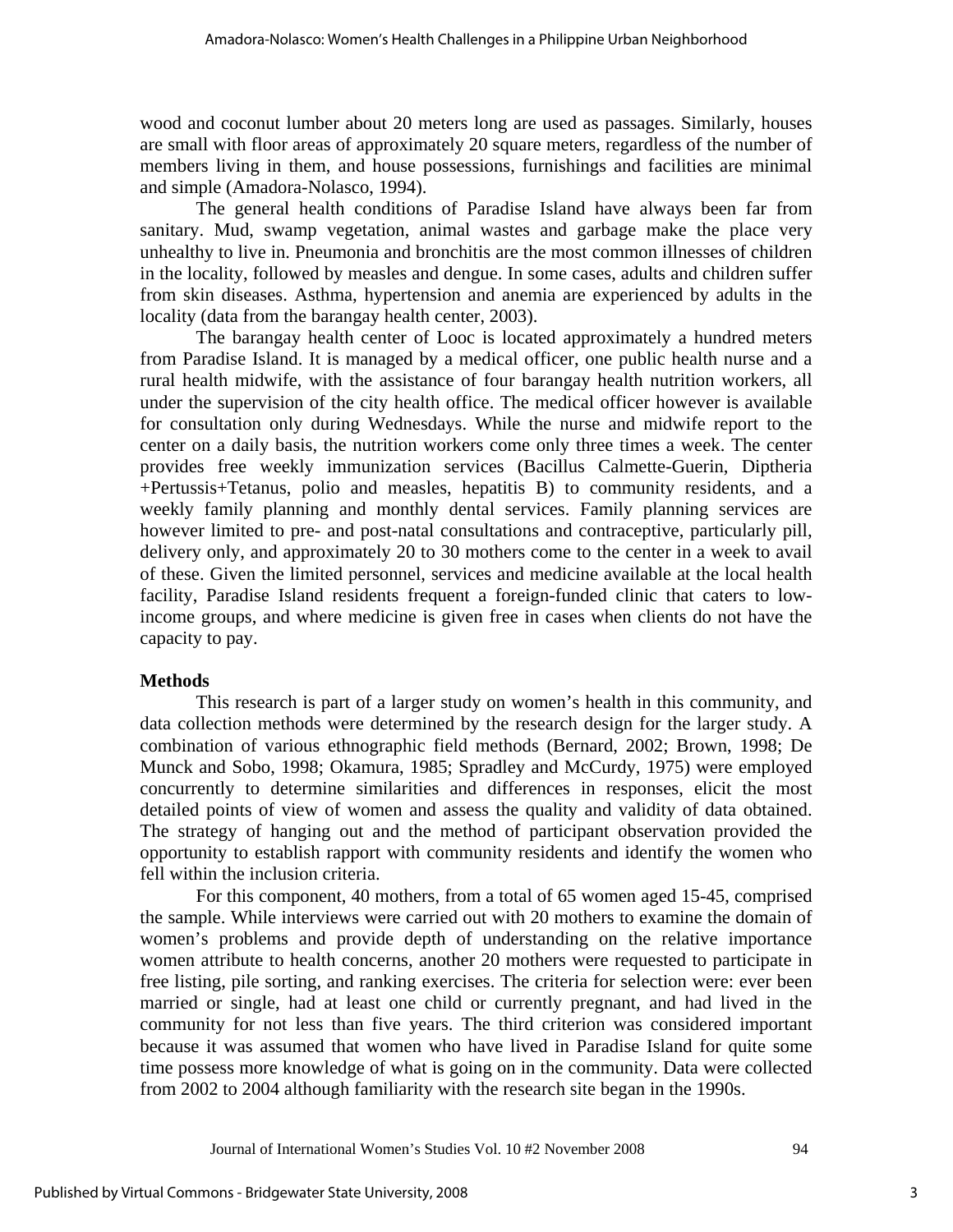To ensure they had the same understanding of the questions to be asked, local terms for concepts such as women's problems were first explored, after which guide questions were crafted. The questions were first written in English, translated into Cebuano, back-translated into English, and pre-tested. The women were interviewed individually and privately, and care was taken to select women who did not live close to each other so that the responses of one might not influence the others. They were informed that the objectives of the study were to determine what constitutes the domain of women's health problems, how they view health, and how their behaviors are constrained given the limitations of socioeconomic, political and environmental conditions of the community in which they live, and find out whether they have 'life plans' or implicit ideas of how it might be possible for them to live a healthy life. Although USC did not have a formal IRB at the time of the study, this research conformed to the IRB standards of most US institutions. The women were required to give their oral consent before the interview began, informed that they could terminate the interview at any time, and assured anonymity and confidentiality of information.

Interviewing techniques used in cultural domain analysis such as free-listing, pile sorting and ranking (Bernard, 2002; Weller and Romney, 1988; Romney and D'Andrade, 1964) were employed to ensure that the domain was defined by women, in their language and within their social and cultural context, and find out whether women would give the same responses without consulting each other. Using free-listing, the women were asked to list the health issues that most women in Paradise Island were worried about. They were told they could list as many health challenges as they could think of and as many reasons for identifying certain items as they wanted. For each item mentioned, probing questions such as 'what do you mean by x, and why did you say that x is a health challenge of most women in Paradise Island?' were asked. The exercise ended when new responses and reasons for identifying certain items were no longer obtained.

Using the free-list results as a basis, pictures that closely represent the separate responses of women were gathered and pasted on index cards (one index card for each problem mentioned). A short description of the health challenge is written on one side of the index card and a number code on the other. The purpose of the number code is to facilitate rapid recording of responses. As soon as the visual materials had been ready, the same women were engaged separately in the pile-sorting activity. Prior to asking a woman, the index cards were arranged in the order she had free-listed the health concerns. The cards were shown to her one-by-one to make sure that the illustrations denote the health challenges she had mentioned during the free-list exercise.

When she was ready for the activity, we requested her to group her responses according to similarity, using her own criteria and definition of similarity. We told her that we needed to understand more about women's health problems in the community and we would like her to tell us about which problems go with each other. Because we wanted each woman to feel at ease, we explained to her that there was no right or wrong way to do the task and that she could sort the cards into piles in whatever way she thought best, and in as many piles as necessary.

When they had sorted the items, that is, when in their minds items in the same pile were more similar to each other than they were to items in the other piles, the number codes found at the back of each card were noted, then the women were asked to explain in what way the items were similar, or why specific items were put together in a pile. For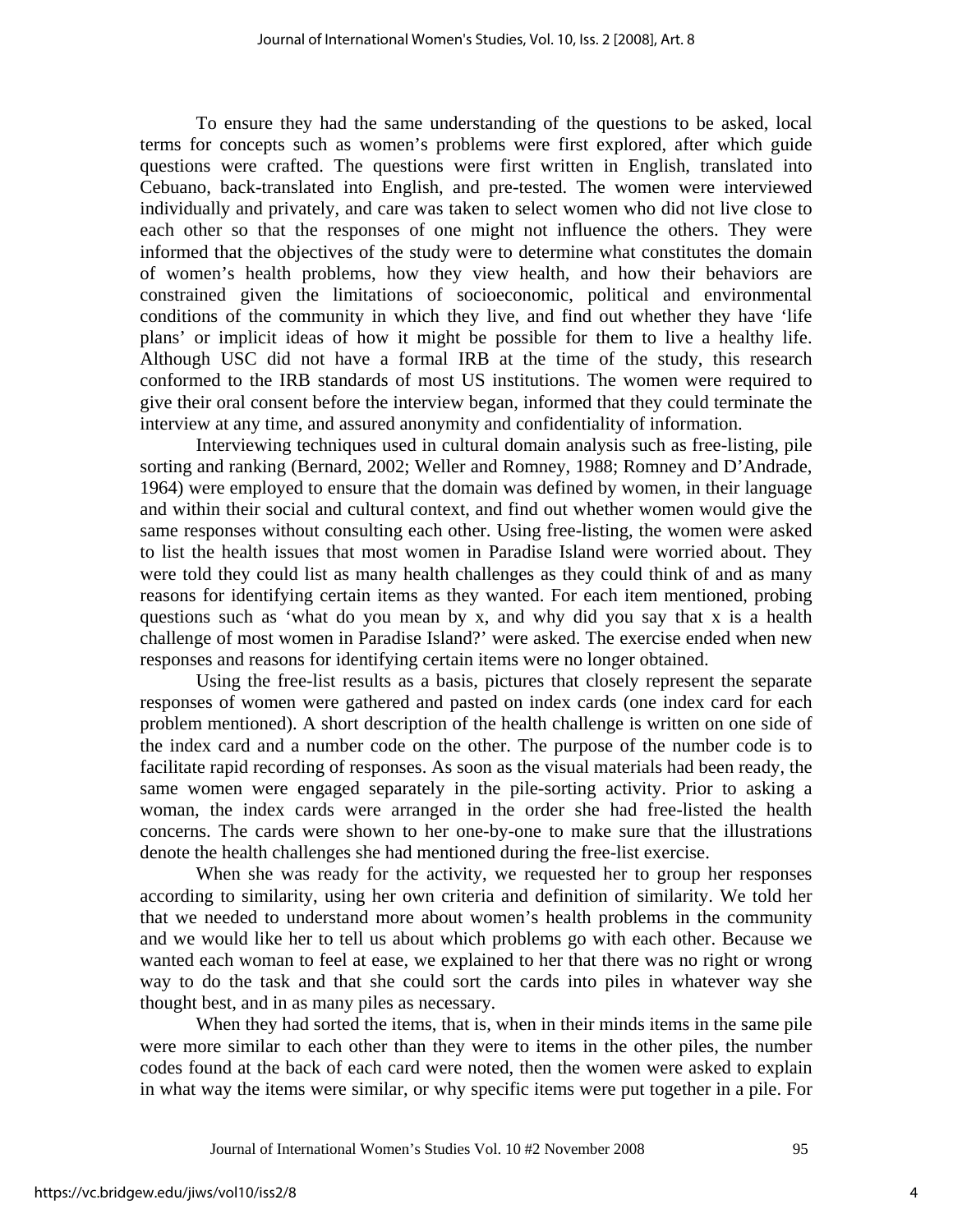example, 'Can you please tell us why you place (e.g., cards 1, 5 and 6) together in pile A?' The same procedure was done for pile B, pile C, etc. These explanations were carefully noted. Following the pile-sorting exercise, the women were asked to rank the piles according to most serious, serious and less serious. The purpose of this was to obtain information concerning the individual's perceptions of the relative seriousness of the health challenges that were grouped in one pile.

At the end of each day, descriptive notes obtained from watching and listening to people in the community were encoded into a computer. Field notes were regularly compared with those made by the research assistant to confirm observations and determine if there was anything missed. Unstructured textual/ethnographic data were entered into a computer using a word processing program. These were categorized according to data collection technique, topic and type of informants, because different groups of women were interviewed using different strategies. The data were then printed and responses that were similar in their general meaning were identified for important themes, statements, or words in the printouts. Subsequently, these were analyzed on the basis of how informants interpreted and gave meaning to their experiences. Generalizations were avoided in the analysis and only similarities and differences of opinions were delved into.

### **Domain of Women's Problems**

During the first phase of the study, items that make up the domain of women's problems (*suliran*) in Paradise Island were explored to determine whether health issues form part of this domain, along with other socio-economic and political issues and challenges. The data indicate that health concerns are a significant part of women's problems in this community and these are connected to and cross-cut every domain of concerns the women faced. Elicited domain members of women's problems include the lack of involvement in income-generating activity, having many children and closelyspaced births, unsanitary surroundings, fear of demolition, wife battering and gambling.

 The lack of involvement in gainful opportunities which is reportedly a result of their lack of education is what most women in Paradise Island were worried about. This item was usually the first thing that came to mind when the question was asked of them. The need to stay at home to care for the young is another constraining factor. The women said that most husbands consider child-care to be the primary responsibility of women who should make the home their priority. Common sentiments expressed were that life would be relatively better if husbands were well-enough educated to be able to get highpaying jobs, and, if fish and seashells were more abundant in the sea, women would not have to worry about budgeting for food. But because marine life cannot thrive in the coastal waters due to heavy pollution in the locality and food expenses cannot be reduced, the women expressed the need to contribute to their husbands' insufficient incomes. Given the limiting factors of education, child-rearing responsibilities and a general disapproval by husbands of wives' seeking employment outside, the option left for the women is to make do with income derived from home-based activities such as merchandising, laundering, or stringing seashells, albeit on a temporary basis.

 Having many children and closely-spaced births is another concern of women in Paradise Island, and which was attributed primarily to husbands' opposition to family planning or failure to use contraceptive methods for fear of side effects. Women reported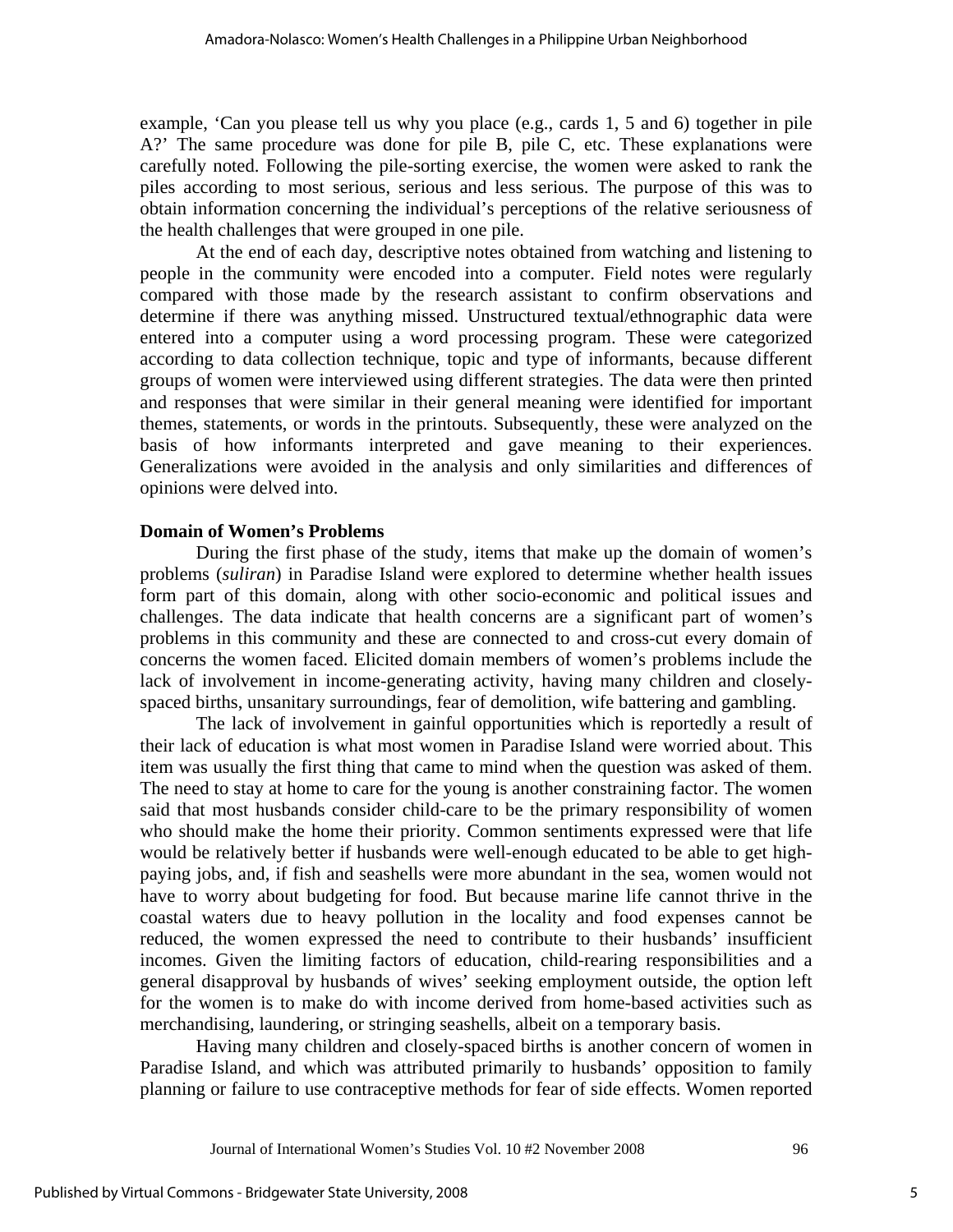that their husbands thought that the pill increases women's craving for sex and that it causes chest discomfort. Tubal ligation was also said to intensify women's sex drive, and the intrauterine device or IUD was believed to cause abdominal pains. When asked who in the family is most likely affected by having many children as a result of non-adoption of family planning methods, the women were one in saying that the children will suffer the consequences, and just like their parents, they too will not be given the opportunity to obtain college education. In effect, 'the children will find it difficult to live better lives.'

Unsanitary surroundings due to indiscriminate disposal of garbage in the sea are another concern of women. There is no proper disposal of garbage in the community, and waste materials are directly thrown into the sea. In some areas, garbage has piled up and accumulated beneath the dwelling units so that during high tide, the sea is hardly visible in certain areas. When the tide recedes, one can see all sorts of garbage scattered all over the place, emitting a foul odor. The women believe that this contributes to the high incidence of illnesses among children in the area, such as fever, cough, common cold, dengue, and even conjunctivitis.

Another domain member mentioned is the fear of demolition perceived to be due to the indiscriminate disposal of garbage in the community. The women contended that mothers are troubled by this problem because aside from the fact that their families have no other place to go to, they fear that they may encounter difficulty in looking for another school for their children, should they be forced out. Wife battering is another elicited domain. It was told that many wives in the community are being battered by their husbands, most especially when the husbands get drunk. They commented that this concern must be given serious attention considering the damage it causes to families, children, and the community. Lack of money usually triggers fighting between husband and wife, which often results in physical violence. Afraid of being accused of interfering with other people's lives, and to avoid any potential conflict with neighbors, community residents pretended that they are unmindful of it whenever an incident occurs. Conversely, wives do not report these matters to the authorities for fear of losing the breadwinner of the family.

Interestingly, and despite the claim of many residents that they are financially hard-up, gambling is ubiquitous in Paradise Island. The women alleged that some men and women in Paradise Island are addicted to playing *tong-its* (a card game) or mahjong and wondered how these people can afford to gamble and waste their money in the face of economic difficulties.

 All of these challenges (lack of economic opportunities due to a lack of formal education and pre-occupation with the rearing of children, having many children and closely-spaced births, unsanitary surroundings, fear of slum clearance or demolition, wife-battering and gambling) impinge on health. These are linked to almost every other concern mentioned by women because of the anxiety which they create. Women recognize that mothers are almost wholly responsible for the rearing and early socialization of children, although they also pointed to the importance of allocating time for gainful activities. The frequent mention of child-rearing obligations point to women's acceptance of society's commonly-held view that early socialization and child-care is the primary responsibility of women. Even in this low-income neighborhood, the men are recognized as decision makers. This is evidenced by the fact that some mothers are willing to set aside their right to make decisions relating to their health, particularly on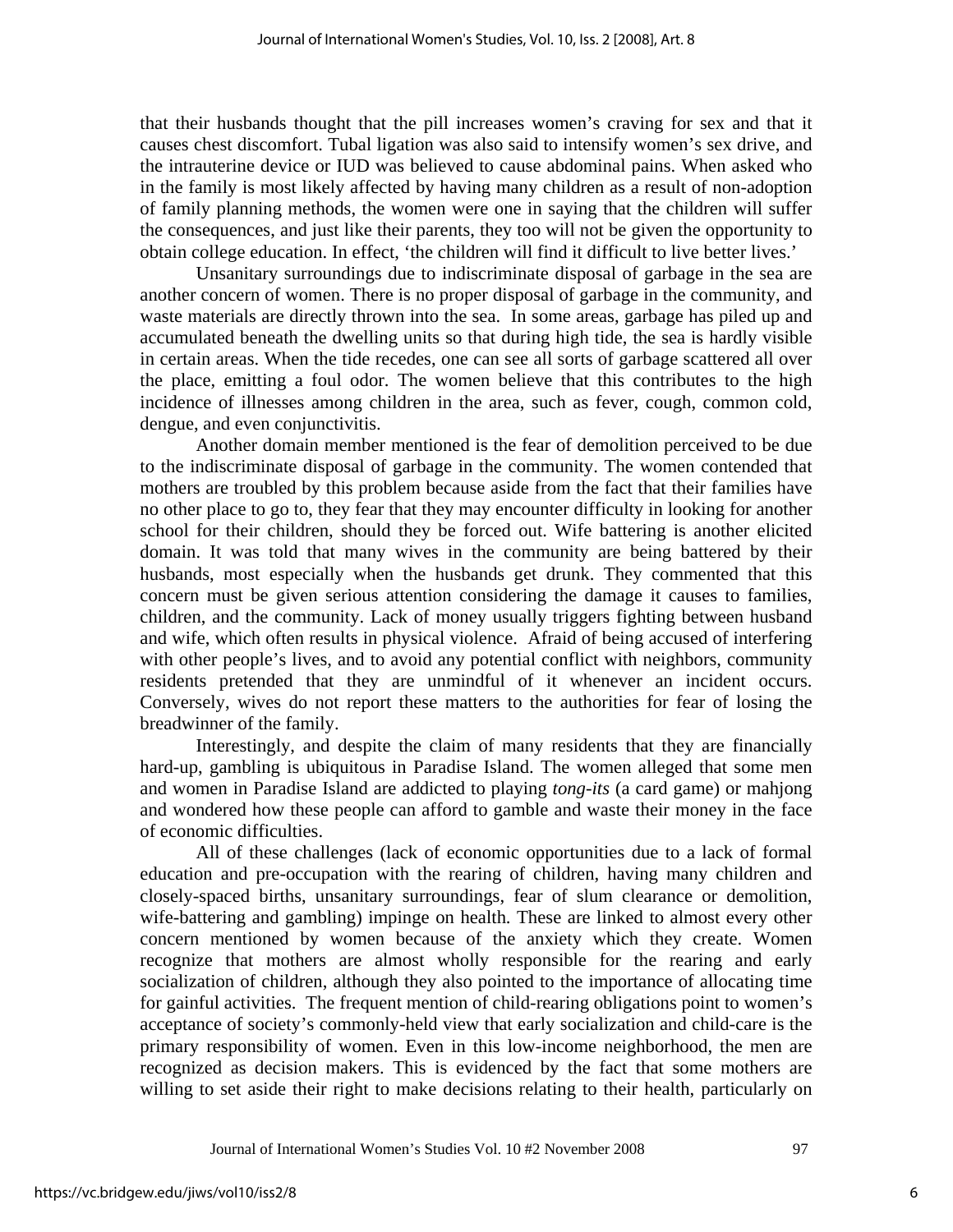the issue of whether or not to adopt a contraceptive method, although the women understand the relevance of appropriate spacing and fewer pregnancies not only for their own health but also for the welfare of their children and their husbands. This may encompass a number of causes of women's health problems: Paradise Island women are made to suffer a good deal of anxiety from the burdens put upon them by their subculture which may affect their own health. The women in Paradise Island do not dissociate social issues from health problems.

### **Women's Health Challenges**

The next step examined the whole panoply of health challenges that women in Paradise Island deal with in their daily lives to better understand their views and situations in the context of the health problems they have experienced. Using free-listing as an elicitation technique in defining the domain of women's health problems, another group of women came up with a list of 18 health concerns that use different words but are identical in content. Free-listings from individual women ranged from as many as 15 items provided by one mother to a low of three. No item was eliminated from the list in the recognition that these are all relevant. The mothers explained how each item had serious implications for health, and why each was considered a health concern for most women in the community. Care was taken to focus on the Cebuano terms the women used, the meanings of their reasons, and their comments on those reasons. On average, each woman spent approximately 40 minutes on this activity. Away from the field, results of the free-listing exercise were tabulated and the number of women who mentioned an item was counted. These were arranged in order in Table 1 based on the frequency of responses from the most frequently to the least frequently mentioned.

We now turn to look at the reasons for identifying these as women's health challenges. According to the women, substance abuse or smoking marijuana, sniffing rugby (a glue) and injecting Nubain (nalbuphine hydrochloride, an injectable drug) among young adults in Paradise Island have serious health implications not only for the child who is involved in what is perceived as a vice, but also for the mother who constantly suffers from emotional distress that it causes. Aside from the money wasted to purchase the substance, the mothers worry that the child will get into trouble, may not be able to finish schooling, may be forced to steal, or will become ill as a consequence. Regardless of whether or not any of these anticipated consequences occurs, the mothers always experience anxiety and distress. They also lament the presence of garbage that is scattered willy-nilly in different parts of the community. Living in such a filthy environment was seen as a serious health risk that may come to entail medical expenses which the family can ill-afford. The issue of husbands' drinking habits was viewed as upsetting to the women and causing anxiety at the thought that the money spent for alcoholic beverages could have been used for a family's basic needs. Other reasons cited for this health concern included the possibility of the husband contracting an illness as an outcome of drinking which again would entail medical expenses. Also, drinking was seen as a cause of domestic violence which is psychologically and physically hurtful to children if a husband becomes violent when drunk. Gambling, another health concern of women in the community, has made many wives emotionally unstable. Husbands compromise the budget for food and other necessities because of their being hooked on *tong-its* or mahjong. On the other hand, wives who frequently gamble are said to have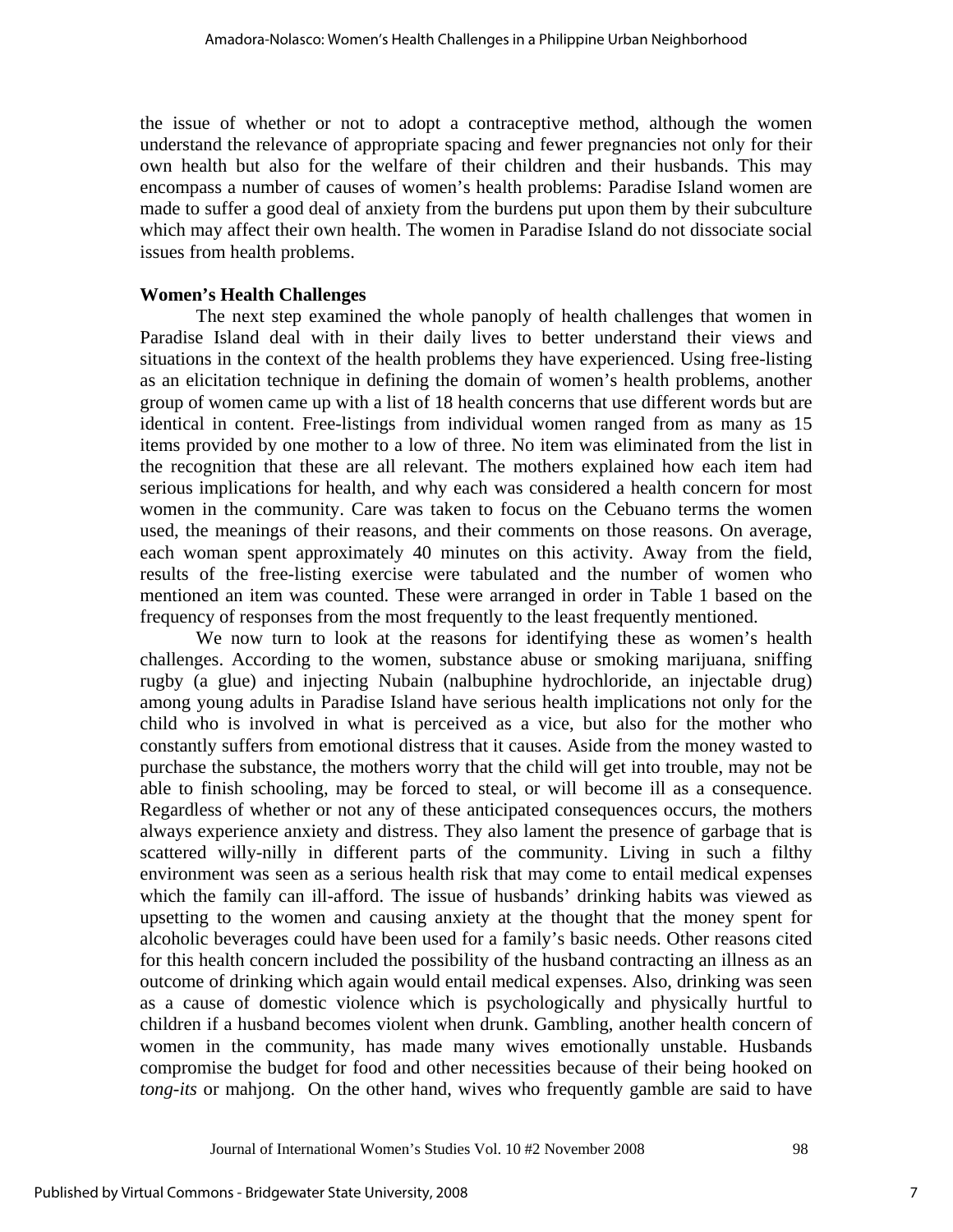children who regularly get sick or meet with accidents because they are frequently left unattended. These women develop irregular eating habits and many of them become ill with stomach ulcers.

Having many children and closely-spaced births also makes women apprehensive and frightened, considering that their husbands' incomes are generally not sufficient to make both ends meet. The situation also does not allow women to look after their own health requirements and it hinders them from engaging in gainful opportunities. A concern closely associated with the above is the lack of economic activities in Paradise Island and environs. Most women in this community want to have an independent source of income that would allow them to live better lives. Laundering and tending little housebased stores where the earnings are negligible are said to be not enough to augment the barely sufficient family earnings. This is identified as a health concern of women because the absence of prospects for economic gain significantly contributes to their emotional distress. Women who are victims of domestic violence by husbands who find pleasure spending most of their time drinking with friends are many in Paradise Island. This was pointed out by nine mothers who said that wife-beating usually occurs in families where the husband does not want to be told by his wife that too much involvement in alcoholic beverages is not good for his health, does not look good in the eyes of children, and is a waste of money. These opinions usually trigger fighting between couples which later on results in physical violence. Wives become physically and emotionally ill as a result.

Data obtained from pile sorting and ranking activities indicate that responses of women are interrelated enough to establish the existence of a single cultural domain. Although the health challenges mentioned are lexically different, women's explanations for identifying these point to a number of interactions among challenges that were apparent to them, and which they are capable of analyzing. One can say that the health concerns of women in Paradise Island are very similar, even identical in content. While some women are concerned with the health and the effects of a dirty milieu on children, others lament how husbands' involvement in drinking and gambling, and their infidelity might have an effect on marital relationships, on the meager resources of the family, and how this could be a source of violence in the homes and lead to children's involvement in substance abuse as an escape or to get back at their parents.

Some mothers are self-deprecatory of their lack of formal education and their inability to augment family earnings. They complain of the burden of having many children and the insufficient income of the husband. One mother even points to a woman's infidelity as a means to find money. Interestingly, even the issue of rumormongering, which may be stimulated by instances of husband or wife infidelity, is pointed out by mothers as affecting women's health. Only one card (cysts in the breast) was not matched or put together in a pile with another problem. This was recognized by two mothers as a woman's illness not caused by any other factor but heredity and diet. Cards 7 (children getting ill of dengue) and 8 (filthy environment) were in six instances grouped together in one pile. This points to women's understanding of the effects of a dirty surrounding on the health of children. There were six mothers, however, who considered a filthy environment as a separate issue saying that it not only affects women and children but everyone else in the community. The problem is generally attributed to residents' lack of concern for a clean environment and for neighbors' health. The women in Paradise Island also think that if the husband frequently drinks (Card 9) and gambles,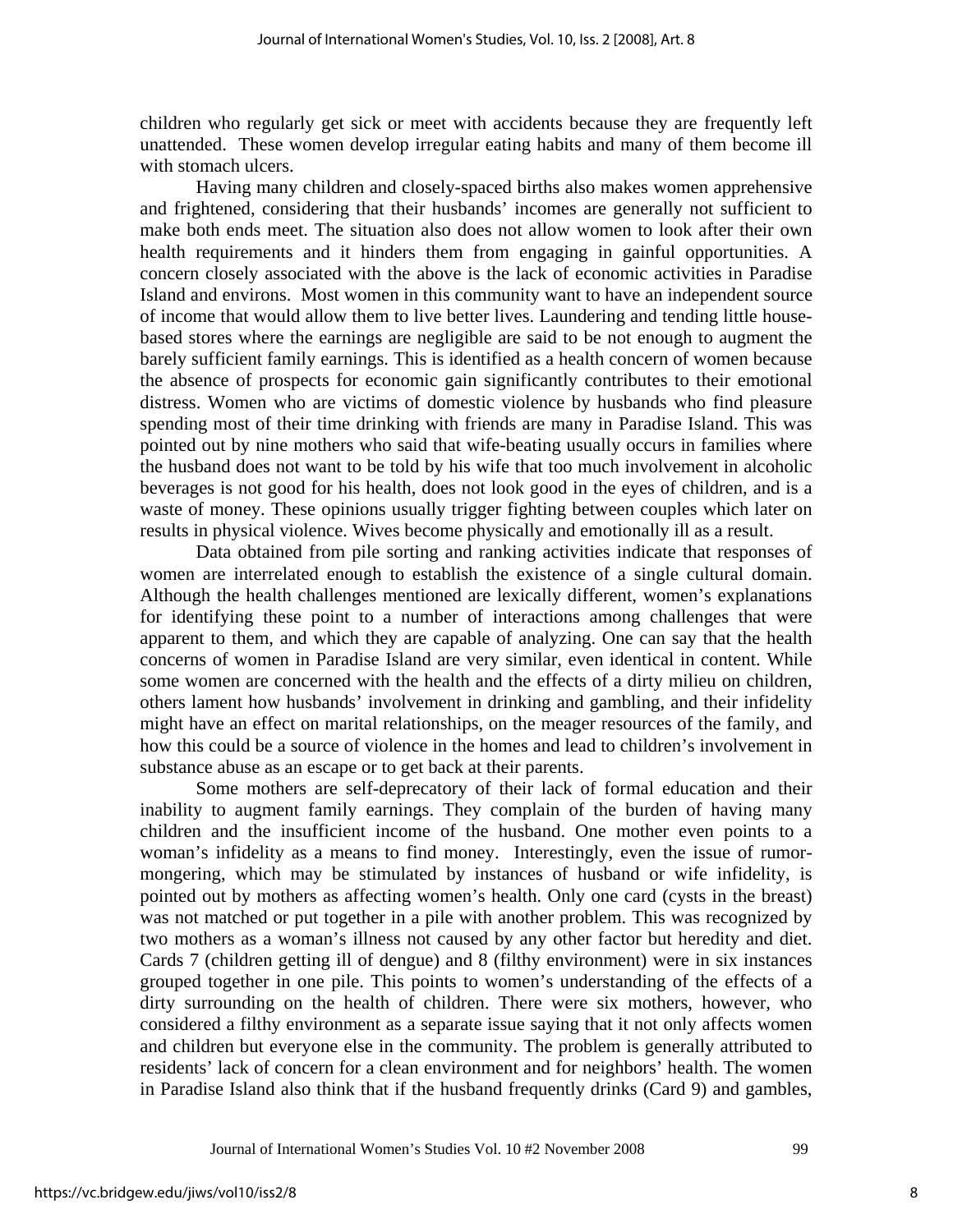or if the wife engages in gambling herself (Card 12) there exists the possibility of ensuing domestic violence (Card 10). The unpleasant relationship that may arise between the couple as a result of these habitual behavior problems is seen as predisposing a factor that may lead children to resort to substance abuse (Card 14).

In a situation where the husband is not in favor of the wife using a contraceptive method (Card 4), chances are the mother will give birth to many children (Card 3), probably closely-spaced. As a result, she experiences uterine problems (Card 15) and relapse (Card 18). The mothers also understand that having an inadequate or no source of income (Card 1) results from women's lack of formal education (Card 2) and because of their pre-occupation with the rearing of young children (Card 3). Where these problems occur, the mother becomes sickly (Card 5) because she is unable to prioritize her own health needs and because she suffers constantly from emotional distress.

Health challenges which directly affect women's health, such as cysts in the breast (Card 17) and problems in the uterus (Card 15), are rated as less serious, an indication that the women give higher priority to problems that affect their children, family and environment. This does not mean, however, that mothers in Paradise Island do not attach importance to their own health needs. Rather, one can say that mothers in the community recognize that women experience well-being only if they are not confronted with problems that affect their children, family and environment, that is, if children are not involved in activities that are detrimental to their own health and welfare, husbands understand the importance of using family planning methods, the environment is clean and free from serious disease vectors, husbands have sufficient income to support the needs of families, and if husbands are not engaged in vice and do not resort to domestic violence.

Comparing the results of the free-listing, pile sorting and ranking exercises with data obtained from other interviews, only the issue on slum clearance or demolition did not come out as one of women's health challenges. The findings show a combination of social problems (e.g., unsanitary surroundings) and health issues (e.g., dengue), an indication that women in Paradise Island are able to connect or do not dissociate social issues from health-related concerns, and that both are viewed as inextricably linked. Where any one or two of the problems presented above occur, a mother is believed to become sickly because she is unable to prioritize her own health needs and suffers constantly from emotional distress.

## **Life Plans of Women**

The women in Paradise Island have life plans. They have a concept of wellness and they know what they want and need to maintain good health, but being in an economically deprived situation allows them only to wish and look forward to a healthy life. Responses which obtained the highest frequency of mentions included 'not having too many children and closely-spaced births,' 'having children who are healthy and not engaged in drugs so that mothers will not suffer from emotional distress,' and 'having a clean environment.' These responses are the same as the elicited domain members of women's health issues, and are very similar to the responses obtained from a different group of women in a separate interview. One can therefore say that, to the women and mothers in Paradise Island, well-being simply means having a healthy family and a clean environment. Clearly, the responses point to their belief that wellness is not just a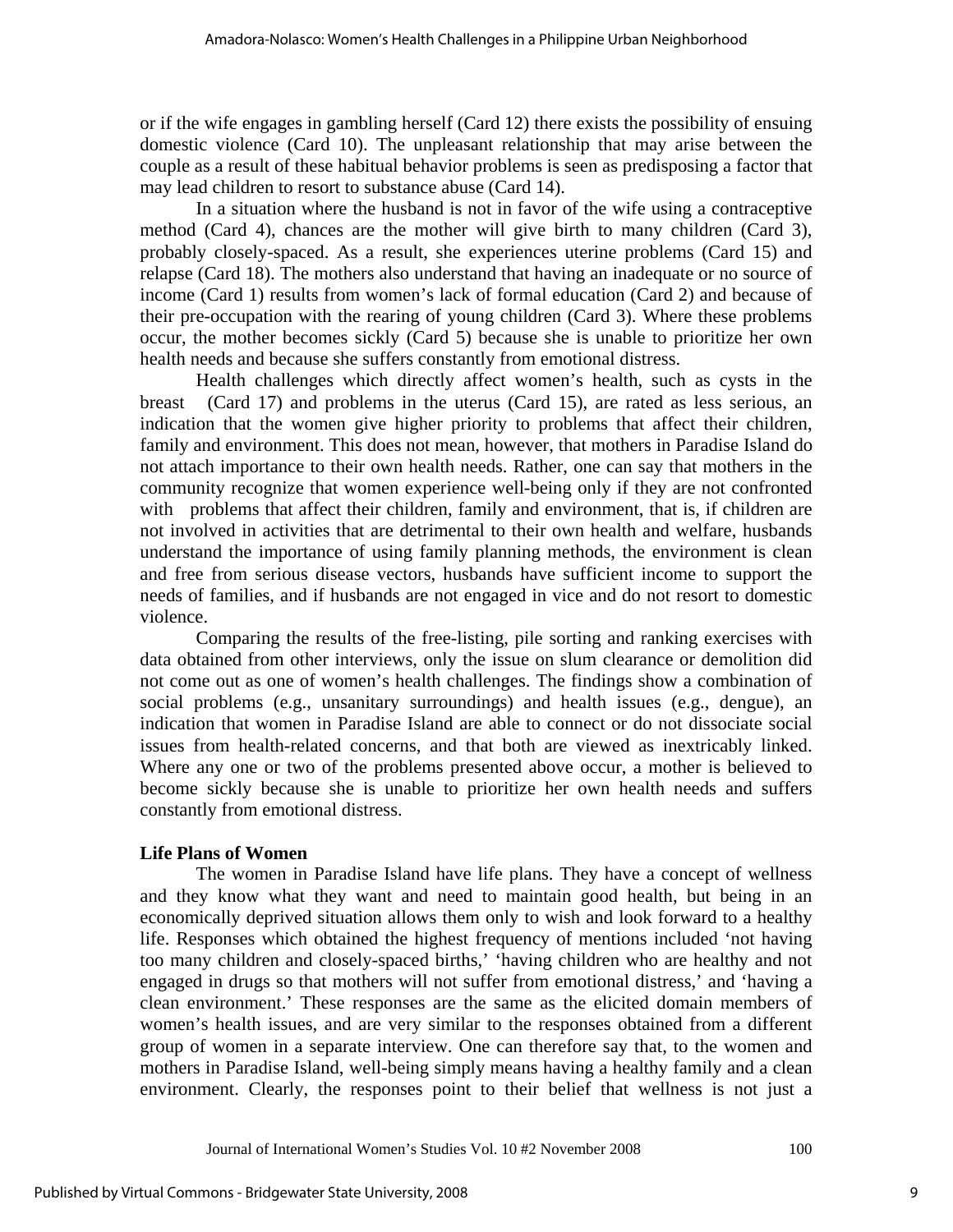biological experience but social; they do not consider these aspects as separate or disconnected. They all have, at least implicitly and albeit simple life plans and these grow out of the current situations and problems that confront them. When asked whether they think they are healthy, the women responded in the negative. They explained that the filthy environment in Paradise Island, the economic condition of the community, the drug-, liquor- and gambling-related problems, and the fact that most mothers have many young children to attend to, are contributory factors. Inasmuch as they all hope to experience wellness, living in such a state does not allow them to carry out their life plans.

### **Conclusion**

Clearly, this study has shown that it is crucially informative to privilege women's views, particularly in assessing the influence of health problems on their welfare and well-being. The use of multiple methods provided the means to triangulate hence it is believed that this study was able to identify the most important health concerns for women and mothers in Paradise Island, based on their own ideas. The women are concerned with their own health needs, but they give priority to the health of their children and family as a whole. They experience good health and well-being when they are not confronted with priority problems that affect their children, family and environment. Women do not perceive their problems in general as separate from their health concerns, and most of their overall problems are seen to impinge on health chances. A combination of these (e.g. no income, low education, many children and dirty environment) leads women to suffer from tension, anxiety and disorder.

 While Hahn's (1995) environmental/evolutionary (the environment has primary impact on health) and the political/economic or critical medical anthropology (role of power in the shaping of people's medical behavior) theories are substantiated in some ways in this study, the cultural theory (systems of beliefs have a primary impact on health) has been highlighted by women's explanations of sickness and health care.

 Clearly, abject poverty, the lack of power in the real world, and uncertainties about the future add to the health problems faced by women, and these have a great influence on their decisions about health. The quality of the environment, specifically pollution and poor sanitation, seems to be viewed by women as a metaphor for wellbeing, and that environment and health have become virtually interchangeable concepts. They have a concept of wellness and they know what they need to maintain good health, but the limitations brought about by the environmental condition of the community prevent them from controlling their lives. It was not possible for women to talk about health without referring to the environment because they attribute the causes of their health problems to the poor environmental condition in Paradise Island.

Recognizing that all of the above factors (i.e. environment, culture, and political/economic system) are at work in Paradise Island, one can therefore say that the interactionist theory, one of the alternative positions found in versions of the above major theories, best explains the patterns observed in this low-income urban neighborhood. It argues that health is impacted by environmental, cultural and political/economic factors, in varying degrees and depending on the context, culture and population of a given society.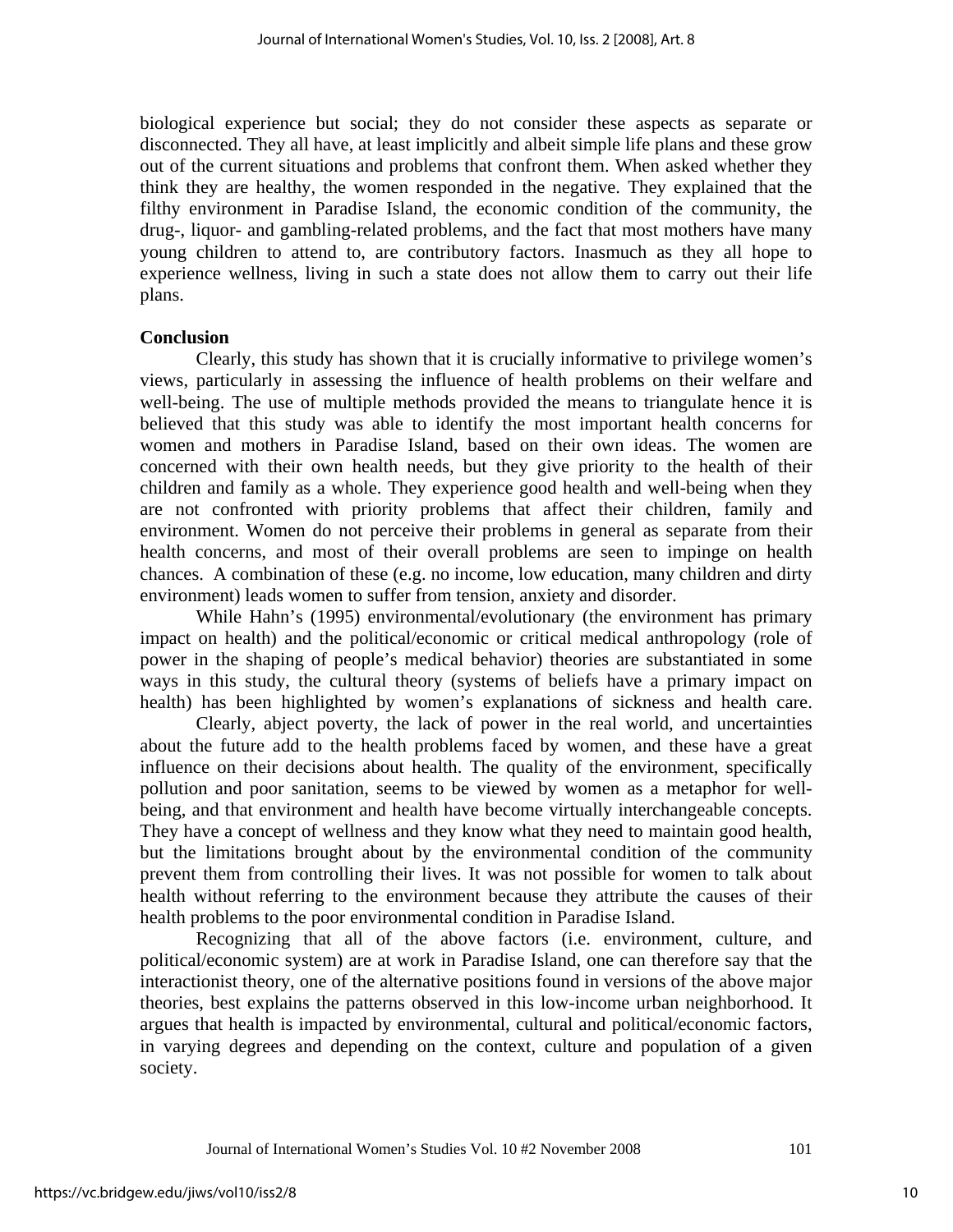Despite living in what most people would regard as unhealthful and even dangerous environmental conditions, most of the women interviewed for this study produced healthy children and were able to maintain themselves in a state of acceptable health and optimistic outlook. They have life plans, they look forward to the future, and they have dreams about moving away. This illustrates the resilience of these women in the face of abject poverty and their ability to move beyond their immediate lives and environments. A metaphor for this resilience is the use of the phrase 'Paradise Island' to refer to their home community. From an outsider's point of view, this name is quite ironic because it represents the opposite of what this community seems to offer. But residents want to remember the place for what it once was. That is, when it was clean and beautiful, and courting couples would come in the late afternoons to watch and appreciate the seaside view. By continuing to refer to their home community as 'Paradise Island,' they are expressing their hopes for better lives in the future.

| <b>Health Issues and Concerns Identified by Women</b> | <b>Number of Mentions</b> |  |  |  |
|-------------------------------------------------------|---------------------------|--|--|--|
| Children's involvement in substance abuse             | 15                        |  |  |  |
| Filthy environment                                    | 14                        |  |  |  |
| Husbands who are habitual drinkers                    | 14                        |  |  |  |
| Involvement of husband or wife in gambling            | 14                        |  |  |  |
| Many children and closely-spaced births               | 12                        |  |  |  |
| No source of income                                   | 12                        |  |  |  |
| Husbands beating their wives                          | 9                         |  |  |  |
| Children getting ill of dengue                        | 8                         |  |  |  |
| Sickly mothers due to insufficient budget for         | 6                         |  |  |  |
| healthy/nutritious food                               |                           |  |  |  |
| Problems in the uterus                                | 5                         |  |  |  |
| Infidelity of the husband or wife                     | $\overline{4}$            |  |  |  |
| Rumor-mongering/gossip                                | 4                         |  |  |  |
| Lack of formal education                              | 3                         |  |  |  |
| Husbands' opposition to family planning               | 3                         |  |  |  |
| Cysts in the breast                                   | 3                         |  |  |  |
| Relapse                                               | 3                         |  |  |  |
| No money to consult a doctor or to buy                | 2                         |  |  |  |
| medicine when family members get sick                 |                           |  |  |  |
| Asthma                                                | $\overline{2}$            |  |  |  |

**Table 1. Health Concerns of Women in Paradise Island (n = 20).**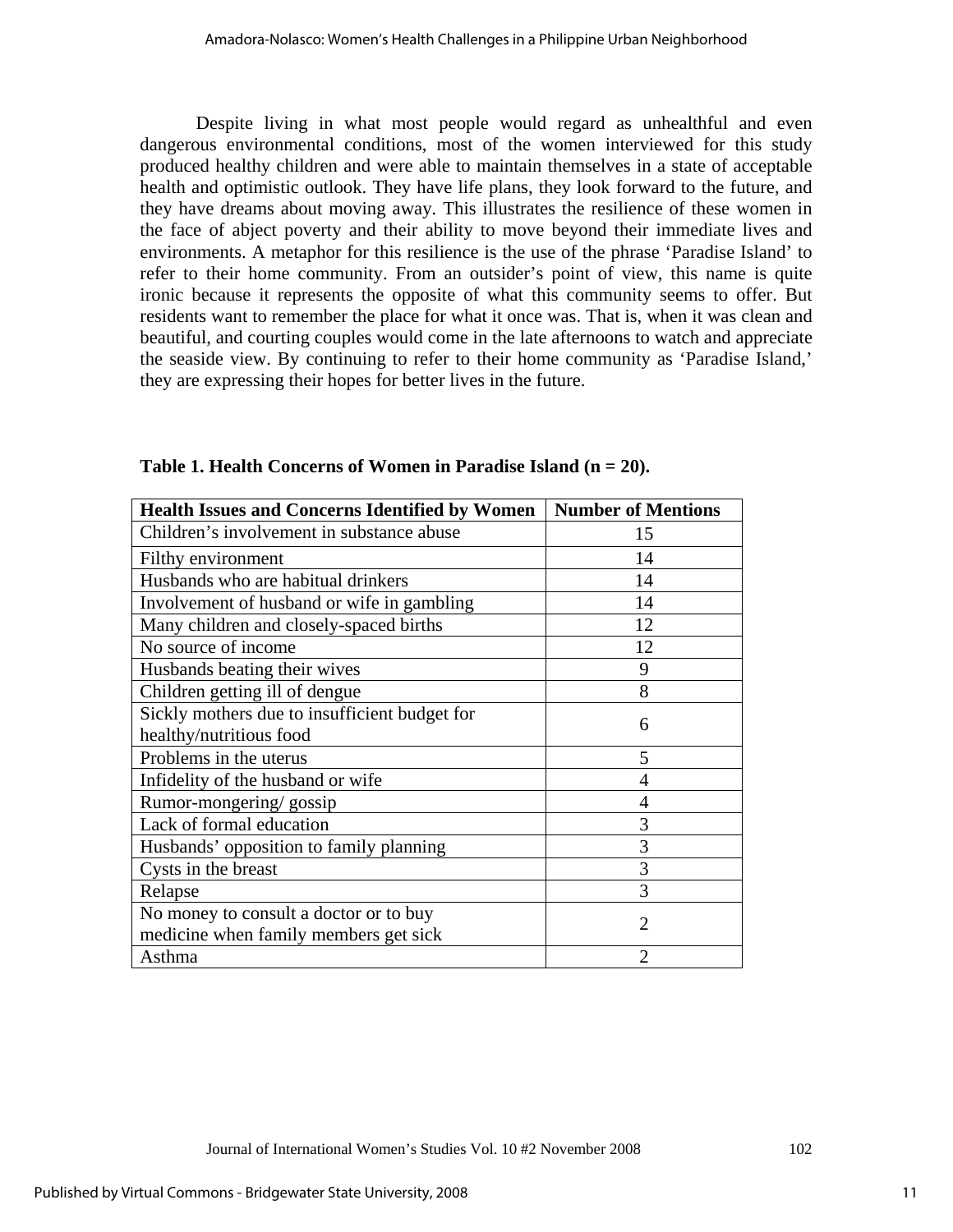| Number Codes and Index Card Labels of Free-listed Health Concerns of Women |                                           |     |                                   |  |  |  |
|----------------------------------------------------------------------------|-------------------------------------------|-----|-----------------------------------|--|--|--|
| 1.                                                                         | no source of income                       | 10. | wife-beating                      |  |  |  |
| 2.                                                                         | lack of formal education                  | 11. | infidelity of the husband or wife |  |  |  |
| 3.                                                                         | many children and closely-spaced births   | 12. | gambling (husband or wife)        |  |  |  |
| 4.                                                                         | husband's opposition to family planning   | 13. | gossip/rumor mongering            |  |  |  |
| 5.                                                                         | sickly mothers                            | 14. | children's involvement in         |  |  |  |
|                                                                            |                                           |     | substance abuse                   |  |  |  |
| 6.                                                                         | no money to consult a doctor/buy medicine | 15. | problems in the uterus            |  |  |  |
| 7.                                                                         | children getting ill of dengue            | 16. | Asthma                            |  |  |  |
| 8.                                                                         | filthy environment                        | 17. | cysts in the breast               |  |  |  |
| 9.                                                                         | husband's drinking habits                 | 18. | relapse due to stress             |  |  |  |

| Table 2. Number Codes and Index Card Labels of Free-listed Health Concerns. |  |  |  |
|-----------------------------------------------------------------------------|--|--|--|
|-----------------------------------------------------------------------------|--|--|--|

**Table 3. Pile Sorting Results and Seriousness Ratings Given by Women to Their Health Concerns (n =20).** 

| Woman 1 |    |                |                                                                   |    |                                                                                                                                                     |  |  |  |
|---------|----|----------------|-------------------------------------------------------------------|----|-----------------------------------------------------------------------------------------------------------------------------------------------------|--|--|--|
| Pile A  | 12 | 10             | 9                                                                 | 14 | very serious (gambling, wife-beating, husband's drinking<br>habits, children's involvement in substance abuse)                                      |  |  |  |
| Pile B  | 17 |                | less serious (cysts in the breast)                                |    |                                                                                                                                                     |  |  |  |
| Woman 2 |    |                |                                                                   |    |                                                                                                                                                     |  |  |  |
| Pile A  | 1  | 3              | 12                                                                |    | very serious (no source of income, many children and closely-<br>spaced births, gambling)                                                           |  |  |  |
| Pile B  | 7  | 8              | very serious (children getting ill of dengue, filthy environment) |    |                                                                                                                                                     |  |  |  |
| Pile C  | 17 |                |                                                                   |    | less serious (cysts in the breast)                                                                                                                  |  |  |  |
| Woman 3 |    |                |                                                                   |    |                                                                                                                                                     |  |  |  |
| Pile A  | 12 |                | 3                                                                 | 4  | very serious (gambling, no source of income, many<br>children and closely-spaced births, husband's opposition to<br>family planning)                |  |  |  |
| Pile B  | 15 | 16             | $\tau$                                                            | 18 | less serious (problems in the uterus, asthma, children<br>getting ill of dengue, relapse due to stress)                                             |  |  |  |
| Woman 4 |    |                |                                                                   |    |                                                                                                                                                     |  |  |  |
| Pile A  |    | $\overline{2}$ | 9                                                                 | 10 | 5<br>very serious (no source of income, lack of<br>12<br>formal education, husband's drinking habits,<br>wife-beating, sickly mothers, gambling)    |  |  |  |
| Pile B  | 17 | 15             |                                                                   |    | less serious (cysts in the breast, problems in the uterus)                                                                                          |  |  |  |
| Woman 5 |    |                |                                                                   |    |                                                                                                                                                     |  |  |  |
| Pile A  | 6  | 3              | $\mathbf{1}$                                                      | 18 | very serious (no money to consult a doctor/buy medicine,<br>many children and closely-spaced births, no source of<br>income, relapse due to stress) |  |  |  |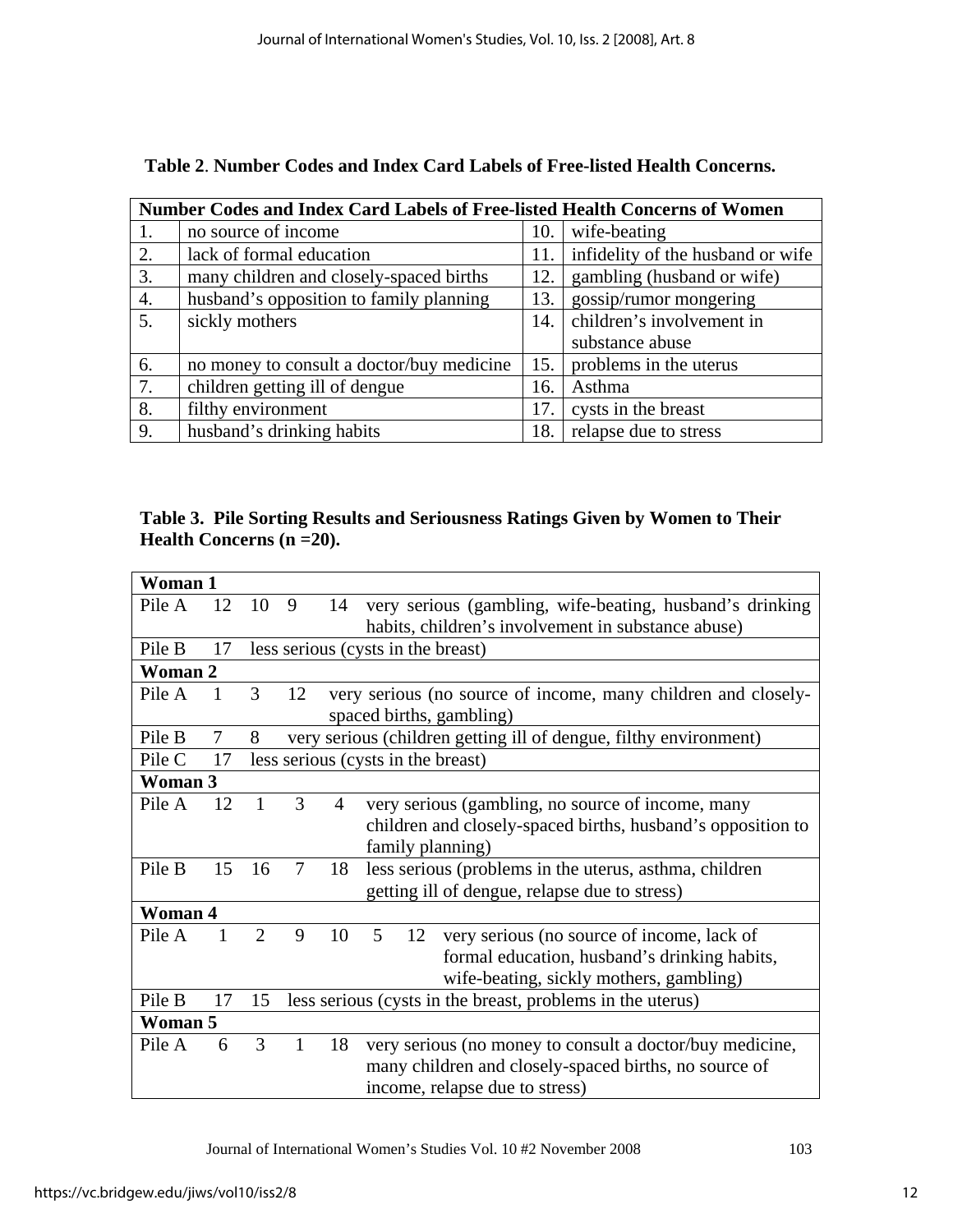| Pile B   | 9  | 12                                | 5      | 14      |                   |    | very serious (husband's drinking habits, gambling, sickly                                                                                                                       |
|----------|----|-----------------------------------|--------|---------|-------------------|----|---------------------------------------------------------------------------------------------------------------------------------------------------------------------------------|
|          |    |                                   |        |         |                   |    | mothers, children's involvement in substance abuse)                                                                                                                             |
| Pile C   | 8  | very serious (filthy environment) |        |         |                   |    |                                                                                                                                                                                 |
| Woman 6  |    |                                   |        |         |                   |    |                                                                                                                                                                                 |
| Pile A   | 5  | 16                                | 3      | 15      | $\mathbf{1}$      | 14 | very serious (sickly mothers, asthma, many<br>children and closely-spaced births, problems in<br>the uterus, no source of income, children's<br>involvement in substance abuse) |
| Woman 7  |    |                                   |        |         |                   |    |                                                                                                                                                                                 |
| Pile A   | 9  | 10                                | 12     | 14      | 11                |    | very serious (husband's drinking habits, wife-beating,<br>gambling, children's involvement in substance abuse,<br>infidelity)                                                   |
| Pile B   | 8  | 7                                 |        |         |                   |    | very serious (filthy environment, children getting ill of dengue)                                                                                                               |
| Pile C   | 15 |                                   |        |         |                   |    | less serious (problems in the uterus)                                                                                                                                           |
| Woman 8  |    |                                   |        |         |                   |    |                                                                                                                                                                                 |
| Pile A   | 1  | 3                                 | 9      | 10      | 14                | 12 | serious (no source of income, many children and<br>closely-spaced births, husband's drinking habits,<br>wife-beating, children's involvement in<br>substance abuse, gambling)   |
| Pile B   | 8  |                                   |        |         |                   |    | very serious (filthy environment)                                                                                                                                               |
| Woman 9  |    |                                   |        |         |                   |    |                                                                                                                                                                                 |
| Pile A   | 12 | 9                                 | 3      | 5       | $\mathbf{1}$      |    | very serious (gambling, husband's drinking habits,<br>many children and closely-spaced births, sickly<br>mothers, no source of income                                           |
| Woman 10 |    |                                   |        |         |                   |    |                                                                                                                                                                                 |
| Pile A   | 14 | 9                                 | 3      | 15      |                   |    | serious (children's involvement in substance abuse,<br>husband's drinking habits, many children and closely-<br>spaced births, problems in the uterus)                          |
| Pile B   | 8  |                                   |        |         |                   |    | very serious (filthy environment)                                                                                                                                               |
| Woman 11 |    |                                   |        |         |                   |    |                                                                                                                                                                                 |
| Pile A   | 12 | 14                                | 9      |         |                   |    | serious (gambling, children's involvement in substance abuse,<br>husband's drinking habits)                                                                                     |
| Pile B   | 8  |                                   |        |         |                   |    | very serious (filthy environment)                                                                                                                                               |
| Woman 12 |    |                                   |        |         |                   |    |                                                                                                                                                                                 |
| Pile A   | 10 | 11                                |        |         |                   |    | less serious (wife-beating, infidelity)                                                                                                                                         |
| Pile B   | 5  | 14                                |        |         |                   |    | very serious (sickly mothers, children's involvement in substance                                                                                                               |
|          |    |                                   | abuse) |         |                   |    |                                                                                                                                                                                 |
| Pile C   | 13 |                                   |        |         |                   |    | very serious (gossip/rumor mongering)                                                                                                                                           |
| Woman 13 |    |                                   |        |         |                   |    |                                                                                                                                                                                 |
| Pile A   | 12 | 13                                | 8      | serious | environment)      |    | gossip/rumor<br>(gambling,<br>filthy<br>mongering,                                                                                                                              |
| Pile B   | 7  | 5                                 |        |         |                   |    | less serious (children getting ill of dengue, sickly mothers)                                                                                                                   |
| Pile C   | 14 | $\overline{2}$                    |        |         | formal education) |    | less serious (children's involvement in substance abuse, lack of                                                                                                                |
| Woman 14 |    |                                   |        |         |                   |    |                                                                                                                                                                                 |

Journal of International Women's Studies Vol. 10 #2 November 2008 104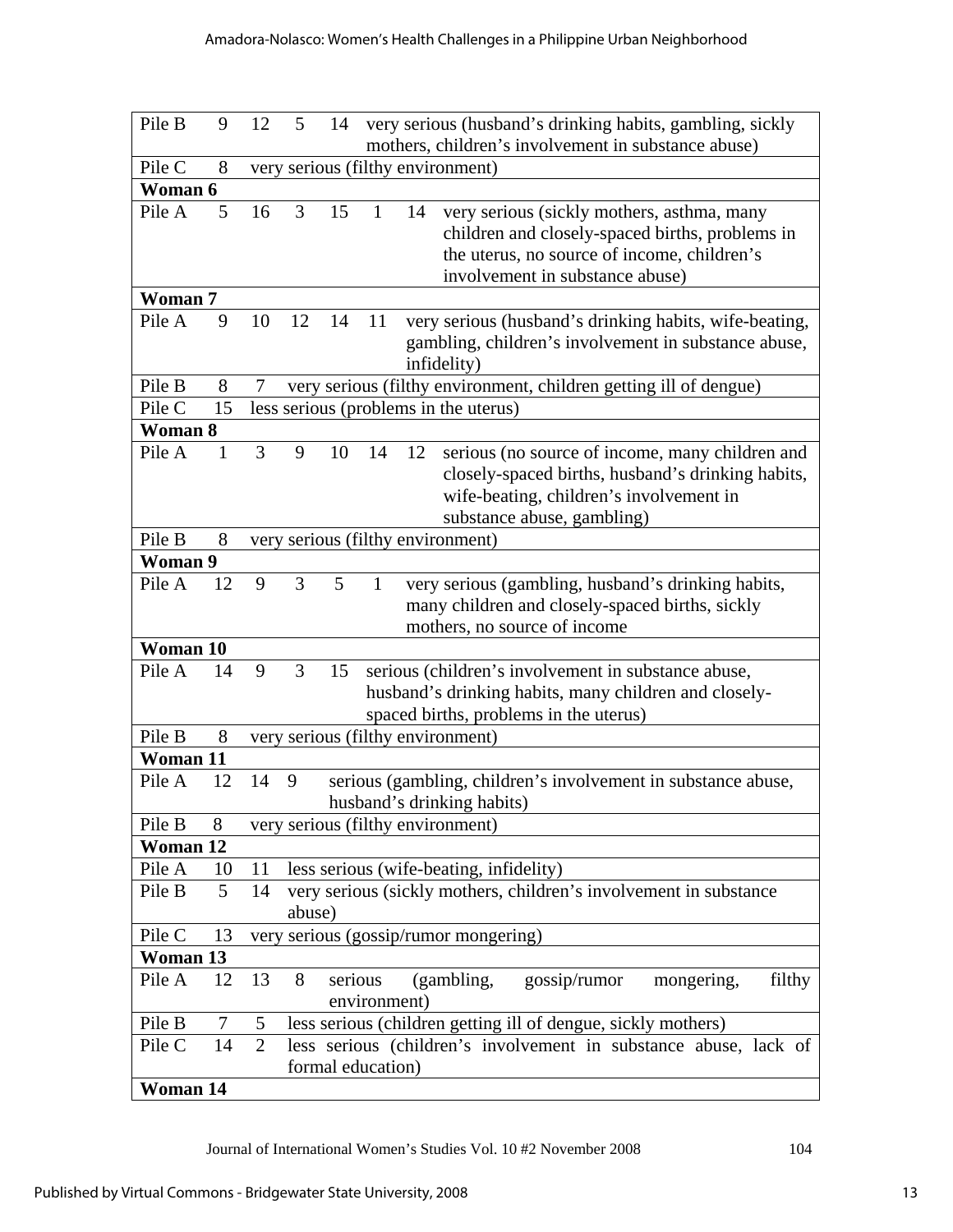| Pile A                | 9              | 10             | $\mathbf{1}$                         | less serious (husband's drinking habits, wife-beating, no source   |  |  |  |  |  |
|-----------------------|----------------|----------------|--------------------------------------|--------------------------------------------------------------------|--|--|--|--|--|
|                       |                |                |                                      | of income)                                                         |  |  |  |  |  |
| Pile B                | 12             | 14             |                                      | very serious (gambling, children's involvement in substance abuse) |  |  |  |  |  |
| Pile C                | 8              |                | serious (filthy environment)<br>very |                                                                    |  |  |  |  |  |
| Woman 15              |                |                |                                      |                                                                    |  |  |  |  |  |
| Pile A                | 14             | 12             | 9                                    | very serious (children's involvement in substance abuse,           |  |  |  |  |  |
|                       |                |                |                                      | gambling, husband's drinking habits)                               |  |  |  |  |  |
| Pile B                | 13             | 11             | $\mathbf{1}$                         | less serious (gossip/rumor mongering, infidelity, no source of     |  |  |  |  |  |
|                       |                |                |                                      | income)                                                            |  |  |  |  |  |
| Pile C                | 8              | $\overline{7}$ | very                                 | serious (filthy environment, children getting ill of dengue)       |  |  |  |  |  |
| Woman $\overline{16}$ |                |                |                                      |                                                                    |  |  |  |  |  |
| Pile A                | 9              | 10             | 3                                    | less serious (husband's drinking habits, wife-beating, many        |  |  |  |  |  |
|                       |                |                |                                      | children and closely-spaced births)                                |  |  |  |  |  |
| Pile B                | $\mathbf{1}$   | 14             |                                      | very serious (no source of income, children's involvement in       |  |  |  |  |  |
|                       |                |                |                                      | substance abuse)                                                   |  |  |  |  |  |
| Pile C                | 8              |                |                                      | very serious (filthy environment)                                  |  |  |  |  |  |
| Woman 17              |                |                |                                      |                                                                    |  |  |  |  |  |
| Pile A                | $\mathbf{1}$   | 3              | $\overline{2}$                       | very serious (no source of income, many children and closely-      |  |  |  |  |  |
|                       |                |                |                                      | spaced births, lack of formal education)                           |  |  |  |  |  |
| Pile B                | 8              | 7              | 6                                    | very serious (filthy environment, children getting ill of dengue,  |  |  |  |  |  |
|                       |                |                |                                      | no money to consult a doctor/buy medicine)                         |  |  |  |  |  |
| Pile C                | 10             | 9              | 12                                   | serious (wife-beating, husband's drinking habits,<br>14            |  |  |  |  |  |
|                       |                |                |                                      | gambling, children's involvement in substance abuse)               |  |  |  |  |  |
| Woman 18              |                |                |                                      |                                                                    |  |  |  |  |  |
| Pile A                | $\mathbf{1}$   | 3              | 14                                   | very serious (no source of income, many children and closely-      |  |  |  |  |  |
|                       |                |                |                                      | spaced births, children's involvement in substance abuse)          |  |  |  |  |  |
| Pile B                | 13             | 8              |                                      | very serious (gossip/rumor mongering, filthy environment)          |  |  |  |  |  |
| Woman 19              |                |                |                                      |                                                                    |  |  |  |  |  |
| Pile A                | 9              | 3              | $\overline{4}$                       | serious (husband's drinking habits, many children and closely-     |  |  |  |  |  |
|                       |                |                |                                      | spaced births, husband's opposition to family planning)            |  |  |  |  |  |
| Pile B                | 12             | 14             |                                      | very serious (gambling, children's involvement in substance abuse) |  |  |  |  |  |
| Pile C                | 7              | 8              |                                      | very serious (children getting ill of dengue, filthy environment)  |  |  |  |  |  |
| Woman 20              |                |                |                                      |                                                                    |  |  |  |  |  |
| Pile A                | 8              | 7              |                                      | very serious (filthy environment, children getting ill of dengue)  |  |  |  |  |  |
| Pile B                | 14             | 9              | 12                                   | very serious (children's involvement in substance abuse,           |  |  |  |  |  |
|                       |                |                |                                      | husband's drinking habits, gambling)                               |  |  |  |  |  |
| Pile C                | $\overline{4}$ | 3              | 18                                   | serious (husband's opposition to family<br>11<br>10<br>1           |  |  |  |  |  |
|                       |                |                |                                      | planning, many children and closely-spaced                         |  |  |  |  |  |
|                       |                |                |                                      | births, relapse due to stress, wife-beating,                       |  |  |  |  |  |
|                       |                |                |                                      | infidelity, no source of income)                                   |  |  |  |  |  |